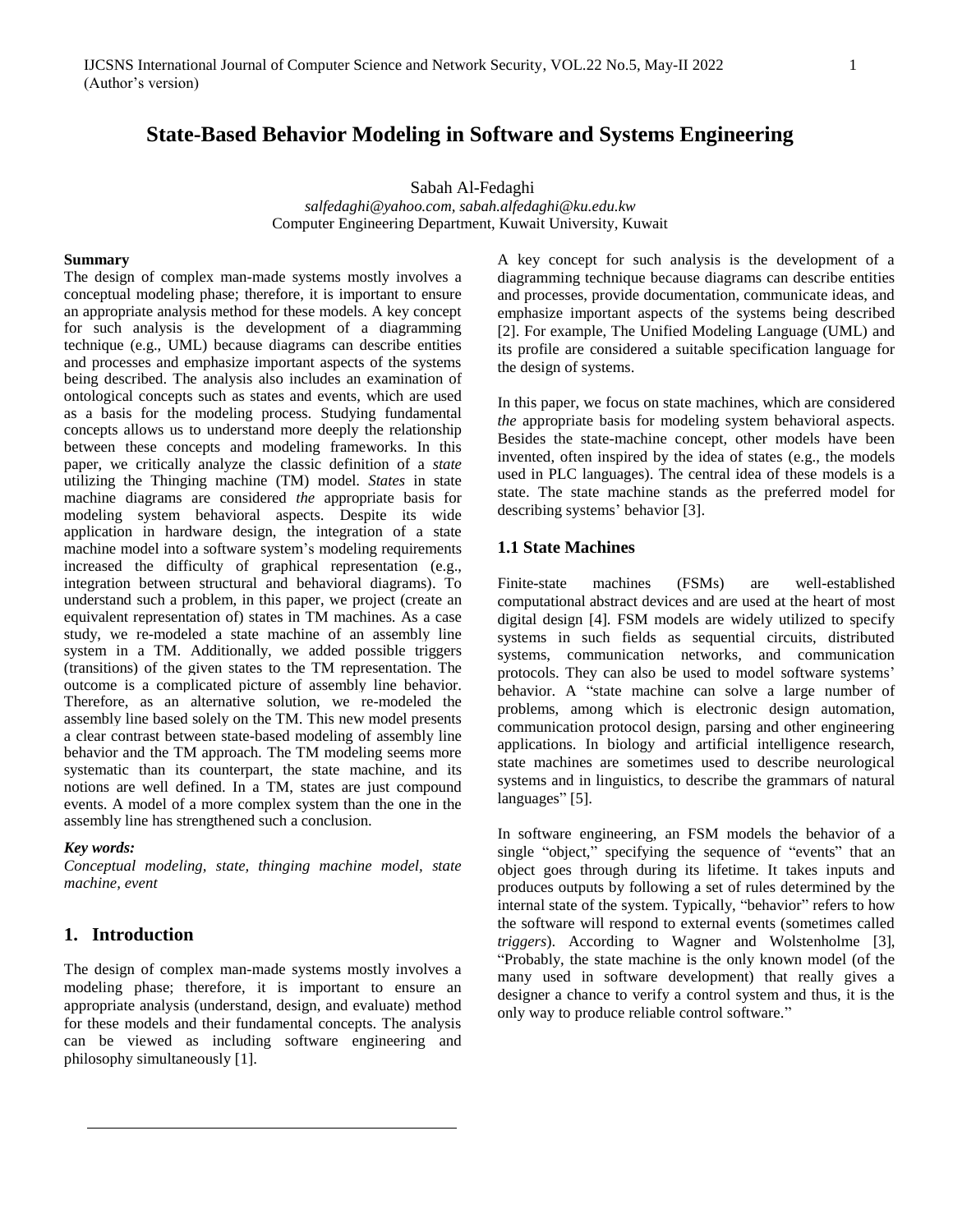Events trigger transitions between states. A state is established by its relations to other states and to inputs and outputs. A machine is in one indivisible state at a time. The current input plus the current state determine the following output and the machine's next state. FSMs have been extended by developing the so-called statecharts, which provide the possibility to model states at multiple hierarchical levels.

### **1.2 States**

A *state* is understood as a static situation, such as waiting for some external event to occur. When a state is entered, it becomes active, and it becomes inactive if it is exited. In this paper, we focus on simple states (i.e., ignoring composite and submachine states). A state is also described as an "abstraction of the values and links of an object" [6]. According to Blaha and Rumbaugh [6], "sets of values and links are grouped together into a state according to the gross behavior of objects." States often correspond to verbs with an "ing" suffix (Waiting, Dialing) or the duration of some condition (Powered, Below Freezing). Also, events represent points in time, and states represent intervals of time; however, according to Blaha and Rumbaugh [6], "Of course, nothing is really instantaneous; an event is simply an occurrence that an application considers atomic and fleeting." On the other hand, some thinkers consider events subtypes of states [7].

#### **1.3 Difficulties**

Despite its wide application in hardware design, the integration of the state machine model into a software system is accomplished with some "new ideas or reinventions" [3]. Some extensions and changes in the state machine terminology have increased the difficulty of graphical representation of state machines. According to Wagner and Wolstenholme [3], the definition of a finite state machine seems to "require discussion." The concept is still not well understood or interpreted in the software domain despite its broad application in hardware design [3]. Misunderstandings about state machines have produced several stories and half-truths. The concept of the state machine has (unintentionally?) been reinvented for software several times [3]. According to Steward [8], a misunderstanding of the nature of states and of their role in causal explanation has led to a seriously distorted understanding of states. According to Baldawa [9], "We should bear in mind that even though state machines are powerful tools to solve certain kinds of problems, it is not a panacea for all your database modeling problems and not all problems can be modeled using state machines."

In this paper, we try to analyze critically the classic definition of a state in state machines, utilizing the Thinging machine (TM) model [10-11]. Conceptual modeling includes ontological concepts such as states and events that are used as a

basis for the modeling process. Analyzing fundamental concepts in conceptual modeling allows us to understand more deeply the relationship between ontological concepts and modeling frameworks.

#### 1.3 About this paper

The next section contains a brief description of TM modeling. In Sections 3 and 4, we project the states of an assembly line example in a corresponding TM machine, presenting a clear contrast between state-based behavior modeling and the TM approach. In section 5, we analyze a more complex system of a telephone line given in Blaha and Rumbaugh [6].

## **2 Thinging Machine (TM)**

TM views the world as thimacs (things/machines) constructed from nets of subthimacs. Modeling consists of a lower (static) structure of things that are simultaneously machines, and both merge into a thimac. At the upper level (dynamics), a time thimac combines with the static thimac to generate events.

The thimac is an encapsulation of a thing that reflects the unity and hides the thimac's internal structure, and a machine (see Fig. 1) shows the structural components (static: outside of time – called region), including *potential* actions of behavior. The static "thing" does not actually exist, change, or move, but it has potentialities for these actions when combined with time. A TM event is an encapsulation of a region and a time.

A thimac is a *thing*. The thing is what can be created (appear, observed), processed (changed), released, transferred, and/or received. A thing is manifested (can be recognized as a unity) and related to the "sum total" of a thimac. The whole TM occupies a conceptual "space" that forms a network of interrelated thimacs that together form an organic whole.

The thimac forms a compositional structure, in which elementary thimacs combine in systematic ways to create compound new thimacs, allowing us to make infinite thimacs structure. The result is compositional "world" models built to represent things and understand their interactions and relations. The whole is a grand thing/machine. Thimacs can be "connected" only via flow connections among thimacs. Therefore, things are part of the TM static description (static model) and are part of the dynamic model when merged with time to form events.

The thimac is also a *machine* that creates, processes, releases, transfers, and/or receives. Fig. 1 shows a general picture of a machine. The figure indicates five "seeds" of potentialities of dynamism: creation, processing, releasing, transferring, and receiving.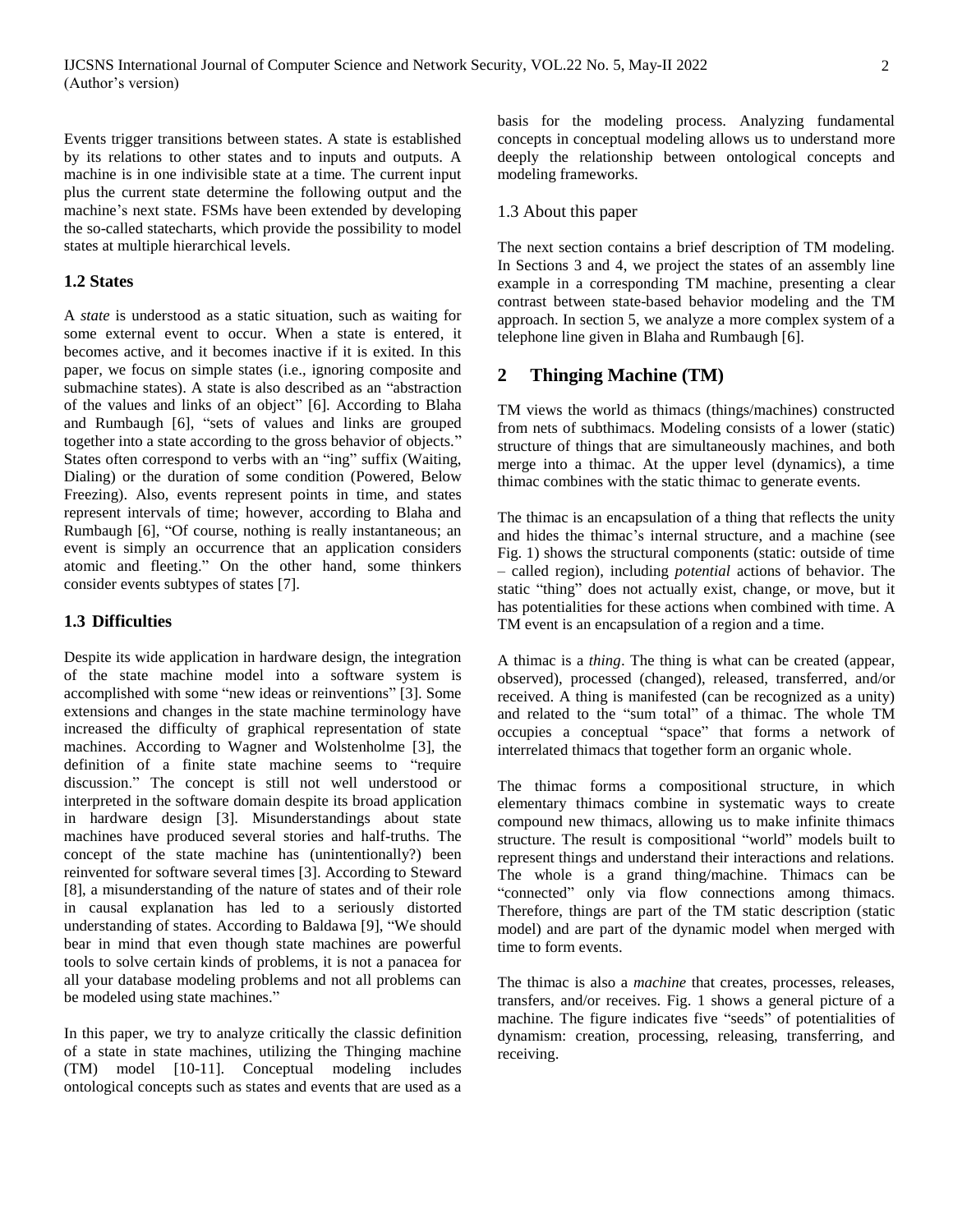

Fig. 1 Thing machine.

All things are created, processed, released, transferred, and received, and all machines create, process, release, transfer, and receive other things. Things "flow through" (denoted by a solid arrow in Fig. 1) other machines. The thing in a TM diagram is a presentation of any "existing" (appearing) entity that can be "counted as one" and is coherent as a unity.

Fig. 1 can be described in terms of the following generic (having no more primitive action) actions:

**Arrive**: A thing moves to a machine.

**Accept**: A thing enters the machine. For simplification, we assume that all arriving things are accepted; therefore, we can combine the arrive and accept stages into one stage: the **receive** stage.

**Release**:A thing is ready for transfer outside the machine.

**Process**:A thing is changed, handled, and examined, but no new thing results.

**Create**: A new thing is "coming into being" (found/manifested) in the machine and is realized from the moment it arises (emergence) in a thimac. Things come into being in the model by "being found." The "ceasing to be" of a thing can occur anywhere in the model and can be represented as a freezing storage (graveyard) in the model.

**Transfer**: A thing is input into or output from a machine.

Additionally, the TM model includes the **triggering** mechanism (denoted by a dashed arrow in this article's figures), which initiates a flow from one machine to another. Multiple machines can interact with each other through the movement of things or through triggering. Triggering is a transformation from one series of movements to another.

### **3 State-based Modeling vs. TM Modeling**

In this section, we project the states of an assembly line given by Huang [12] (Fig. 2) in a corresponding TM machine. The resultant TM model shows that that the model does not cover many details besides states. We resolve this lack of details by adding possible triggers (transitions) of the given states. The outcome is a complicated picture of behavior. Therefore, we contrast this state-based method with a re-modeling of the assembly line in a TM.

According to Huang [12], a state is a unique status of a system at a particular time. A discrete event system is a system in which the state does not change between consecutive events.



Fig. 2 An example of an assembly line (From [12]).

An approach to reduce the number of system states is to describe components' states instead of all of a system's states. Huang [12] gives an example (Fig. 2) of an assembly line that includes two machines, M1 and M2. Each machine has unit capacity and has a preceding buffer with a capacity of three items. The states in this system can be captured in four components (B1, M1, B2, and M2). The set of all possible state values of B1 is (0, 1, 2, or 3). Because the succeeding buffer could block M1, there are three possible state values, (idle, busy, or blocked). M2 has two possible state values, (idle or busy). The number of all possible system states is 96 [12].

#### **3.1 TM perspective of the assembly line states**

Fig. 3 shows the TM model of this state-based modeling of an assembly line. Items are received in M1 (numbers 1 and 2) to trigger incrementing (3) the number of items in B1. We assume that initially, the number of items in B1 is zero (4). If the number of items in B1 is greater than zero (5), then an item is released (6) from B1 to be processed (7) in M1. Also the number of items in B1 is decremented (8). These processes of incrementing and decrementing trigger the creation (9) of new values for the number of items. When M1 receives an item from B1, it blocks any further release (10) because it will be busy processing the received item.

When M1 releases (11) an item, after processing it, to M2, assuming that M2 is not blocked (12), the blocking of further release from B1 is lifted (13), so it can check whether B1 contains any items (14). When M2 receives the item (15), the number of items in B2 is incremented (16). If the number of items in M2 is greater than zero (17), an item is released from B2 to M2 (18). Also, that number is decremented (19). These operations of incrementing and decrementing trigger the creation of the number of items in B2 (20). When M2 receives an item from B2, it blocks further release (21). When M2 finishes processing the item (22), the blocking of further reception from B2 is lifted (23).

The situation of whether M2 is blocked with regards to receiving further items from M1 is registered regardless of whether the number of items in B2 reaches 3 (24). This situation is communicated to M1 (25) and affects the decision to send items from M1 to M2 (26 and 13).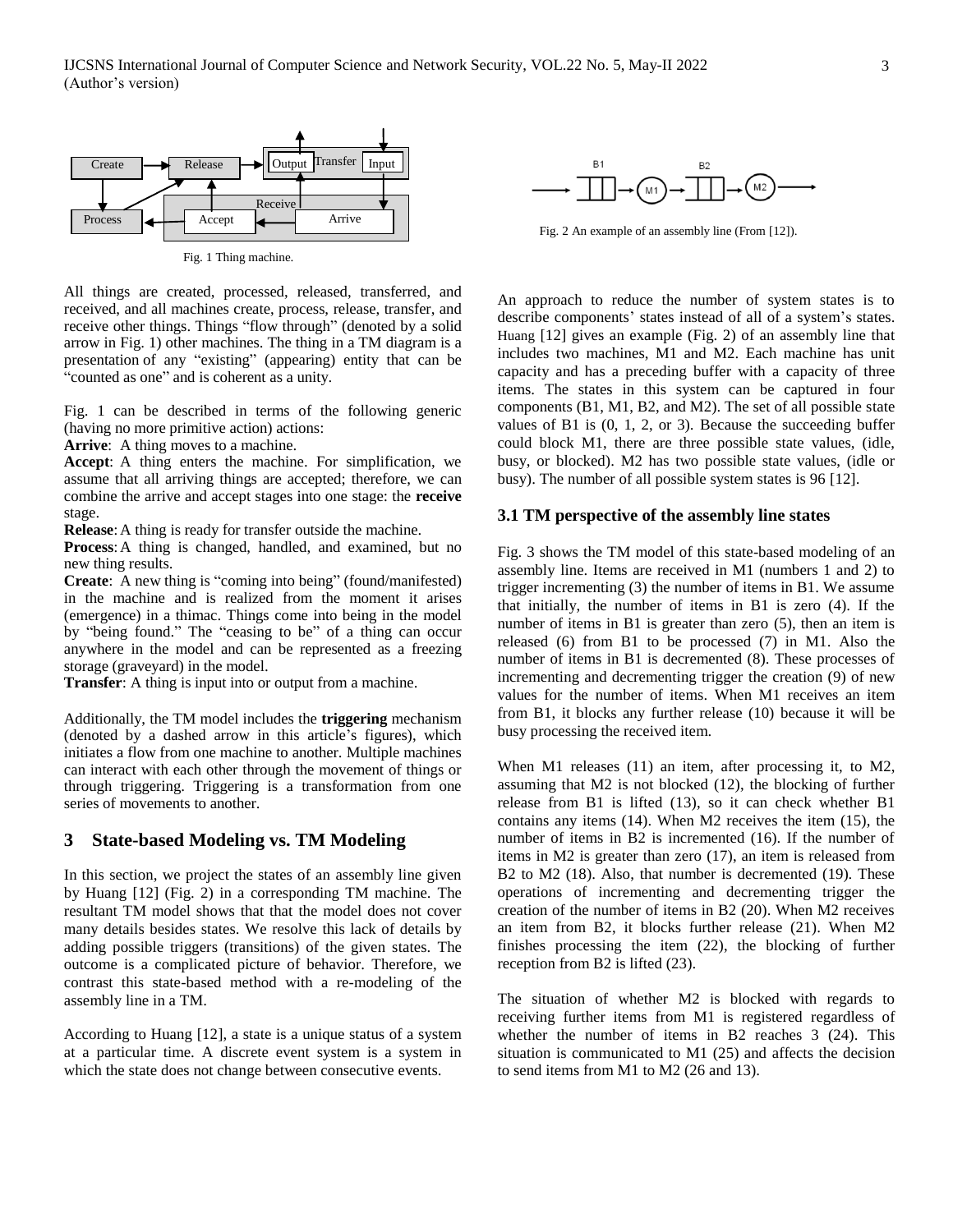

Fig. 3 The TM static model of the assembly line.

### **3.2 States as TM events**

An event in a TM is a subdiagram of the static model (called the region of the event) plus a time machine. It can endure, or it may be instantaneous. The five generic actions form five generic events. They may be compound, forming "higher order events" consisting of generic events fitting together as subthimacs to produce larger thimacs. Fig. 4 shows the event *An Item has arrived to M1 and added to B1*. For simplicity, we represent an event by its region.

According to Steward [8], events *happen* whereas states *obtain* (or do not obtain). From the TM point of view, obtaining is achieved as the result of the create event. In TM, the so-called states are treated as TM events. To support this thesis about states (model focus only), in such a discussion, we appeal to an indication of that (states as TM events) in some aspects of "world"-based ontology.

First, we claim that states are results of generic events (generic actions plus time). Therefore, states are compound events of generic events. For example, *temperature and pressure* states in gases are triggered by movements (changes in position – generic actions) of the molecules of the gases. Thus, the events of movements of the molecules trigger the events of changes in temperature and pressure. Both types of events involve dynamism: generic actions of movement and the increase/decrease (process) in values. Even states of *equilibrium* in certain chemical systems might involve the constant passage of molecules between their liquids. Gaseous states [8] involve the generic events (generic actions plus time), create, process, release, transfer, and receive, which implies that the so-called states involve changes.



Fig. 4 The event *An Item has arrived to M1 and added to B1.*

Returning to Huang's [12] example (Fig. 3), let us locate the assembly line states in the TM model as events. Fig. 5 shows such a model built, according to Huang [12], of states, using the static model in Fig. 3. Note that in a TM, the so-called objects (continuants) are a type of event (have at least the *create* action) (e.g., 0, 1, 2, and 3 in Fig. 5). Even though "continuants" persist through time and exist as wholes at every moment of their existence (starting from create), in a TM, such an existence is divided into a sequence of events that involves processing, releasing, transferring, and receiving. Analogously, water's being at 90°C, for instance, seems to be a state which exists, as it were, in full at all times at which the water is at that temperature [8]. In a TM, this state is modeled as heat flows (actions) in water, and processing that heat triggers an increase in the water temperature to 90°C. The whole event (being at 90°C) is a composite event of generic events of continuous supplying of heat. The state is incomplete whenever one of the generic events (transfer/receipt of heat) is incomplete, just as a football match is incomplete when some actions in the game stop.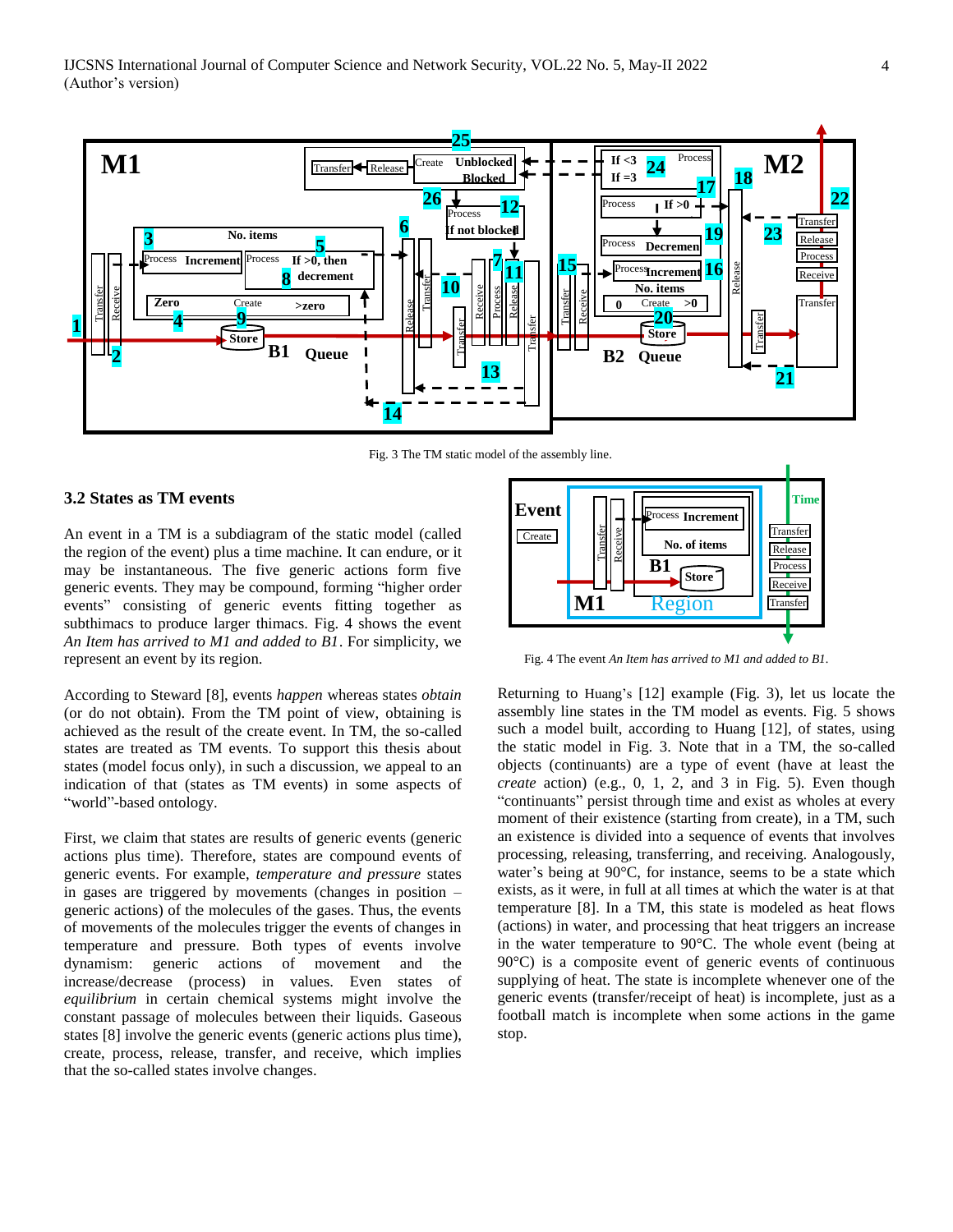

Fig. 5 The given states superimposed on the TM description (for simplicity, we removed some boxes).

To elaborate on such an issue, consider *knowledg*e (classical mental *state*) as an event when the knowledge is permanent or long-lasting over a person's life. Fig. 6 shows the TM model of this situation, in which the involved events include receiving information, processing it, storing it as knowledge, and processing stored knowledge to be released. In a TM, creating knowledge is the event of *starting the existence* of the knowledge as a thing in the memory. This *existence* reflects knowledge as *a being in the model*, in contrast to the general notion of existence in the "world." It is an event (occurrence) in the sense that it is an announcement of the availability of knowledge to participate in the dynamism of the world through other events. It is an event that creates a thing.

The *knowledge*, after its creation, becomes a *thing*. This thing is now not a continuous creation of knowledge but a finished event. After the creation, the event-ization finishes and *thingness* starts. Therefore, knowledge is not a lifelong event; rather, it is a thing that participates in many events whose regions include knowledge. The creation event of a thing is a unique event that produces a thing that "is there"; however, create-ness has finished as an event. A thing "being there" is not a long-lasting event; rather, the thing continued *being* inside other events.

Suppose that a person is born (created) but never participates or appears in any further event (in the model). We claim that this is not possible because a TM's existence implies eventi-zation. There is not a second in a person's life that does not involve participating in some events (e.g., after birth, sucking milk, growing, crying). Suppose that a thing, E1, is created, but it was not involved in any event for a certain period, and then it appears in an event, E2. We claim that in this "disappearance" period, the time slice between E1 and E2, contains all the events that are not detected because they are not of interest/capability to/of the modeler (observer).



Fig. 6 Events of getting information, processing it, storing it as knowledge, and processing stored knowledge to be released.

TM existence of a thing after the creation event is its participation in a sequence of events.

Consider a very static object, such as Cleopatra's Needle on the Victoria Embankment in London. According to Whitehead [13] Cleopatra's Needle "is a series of events. It is actively happening. It never remains the same. A physicist who looks at that part of the life of nature as a dance of electrons will tell you that it loses molecules and gains others daily. Even the plain man can see that it gets dirtier and is occasionally washed" [13]. Even knowledge in the mental domain, after it is acquired, goes through continuous mental events that diminish, update, or modify it.

Accordingly, we claim that there is a unique type of event, *create*, that results in existence. We are developing this thesis in the context of modeling where existence refers to being (appearance) in the model. Therefore, a TM's existence begs the question "What is modeled?" A dead person (a thing) can exist in a TM if it participates in an event such as, say, celebrating his/her memory. Also, a round square "exists" if it is created (appears) in the TM description (e.g., it is talked about). For example, *There being round squares is impossible* [7] is modeled as the creation of a box for impossibility and, inside it, creating a box for a round square. To make such a subdiagram an event, it is complemented with a thimac of "all times" (create and process time).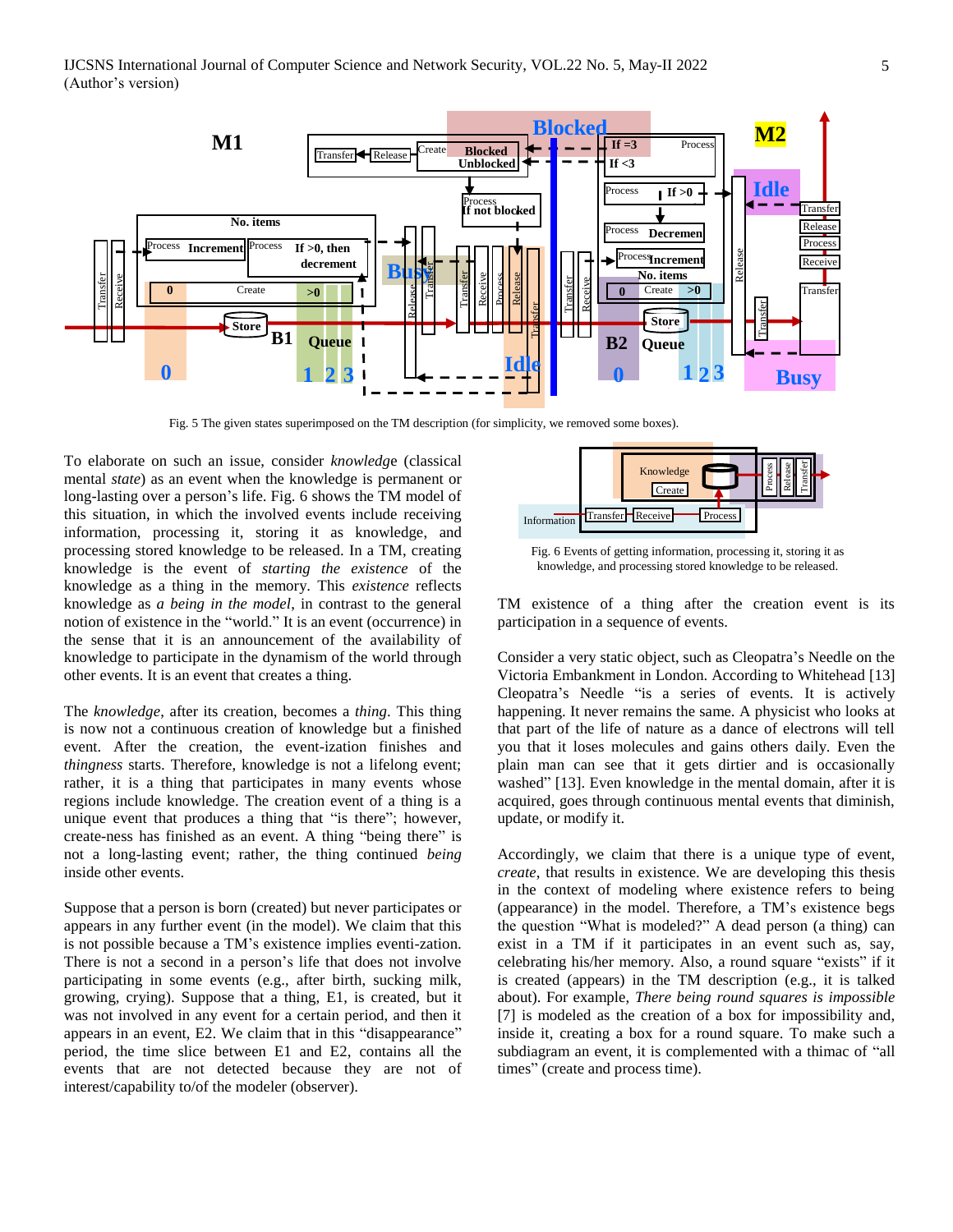Additionally, such a state (of an affair) as *Abdul-Jabbar's being more than seven feet tall is* a creation event that occurs at a certain point in Abdul-Jabbar's life. Many events occur for him during his life. However, these events are not things that hang from him as leaves attached to a tree; rather, whenever his height participates in a future event, it flows (transfer, receive) from the creation event to the new event. The new event "constructs" Abdul-Jabbar by importing continuing "attributes" from previous events.

We will apply this claim that the *state* is a type of *event* in Huang's [12] assembly line example.

### **3.3 Projection States as events**

Returning to Fig. 5, which shows states projected [12] over the TM model, we note that the diagram is missing many TM details. In a state machine, more details can be specified as triggers of the states. Fig. 7 identifies possible triggers of states. The resultant diagram of the whole approach of identifying states and triggers seems to produce an unsystematic way to specify the assembly line's behavior. It seems that there is no reason for this top-down process that starts from compound events given as states and triggers. A simpler approach is to construct the TM diagram from scratch, identify a suitable set of events, and specify the behavior as a chronology of these events.

To illustrate such an approach, consider the simple state machine of a door given by Sparx [14] and shown in Fig. 8. First, the door is described in terms of a situation (state) with an initial state and create trigger. Then *Close/[doorWay->is Empty]* and *Open/* are used to described the changes in the door's position. Alternatively, Fig. 9 shows the TM static description of a door.



Fig. 8 An example of a state machine (partial, from [14]).



Fig. 9 Static TM model of the door.



Fig. 10 Dynamic TM model of the door.



Fig. 11 The behavioral model.

The diagram reflects the intuitive idea of events as the door moves between two positions; therefore, as Fig. 10 shows, there are two events, closed and open, and two changing events, opening and closing. Fig. 11 shows the corresponding behavioral model. The TM model seems simpler than the state diagram, but it is richer in semantics.

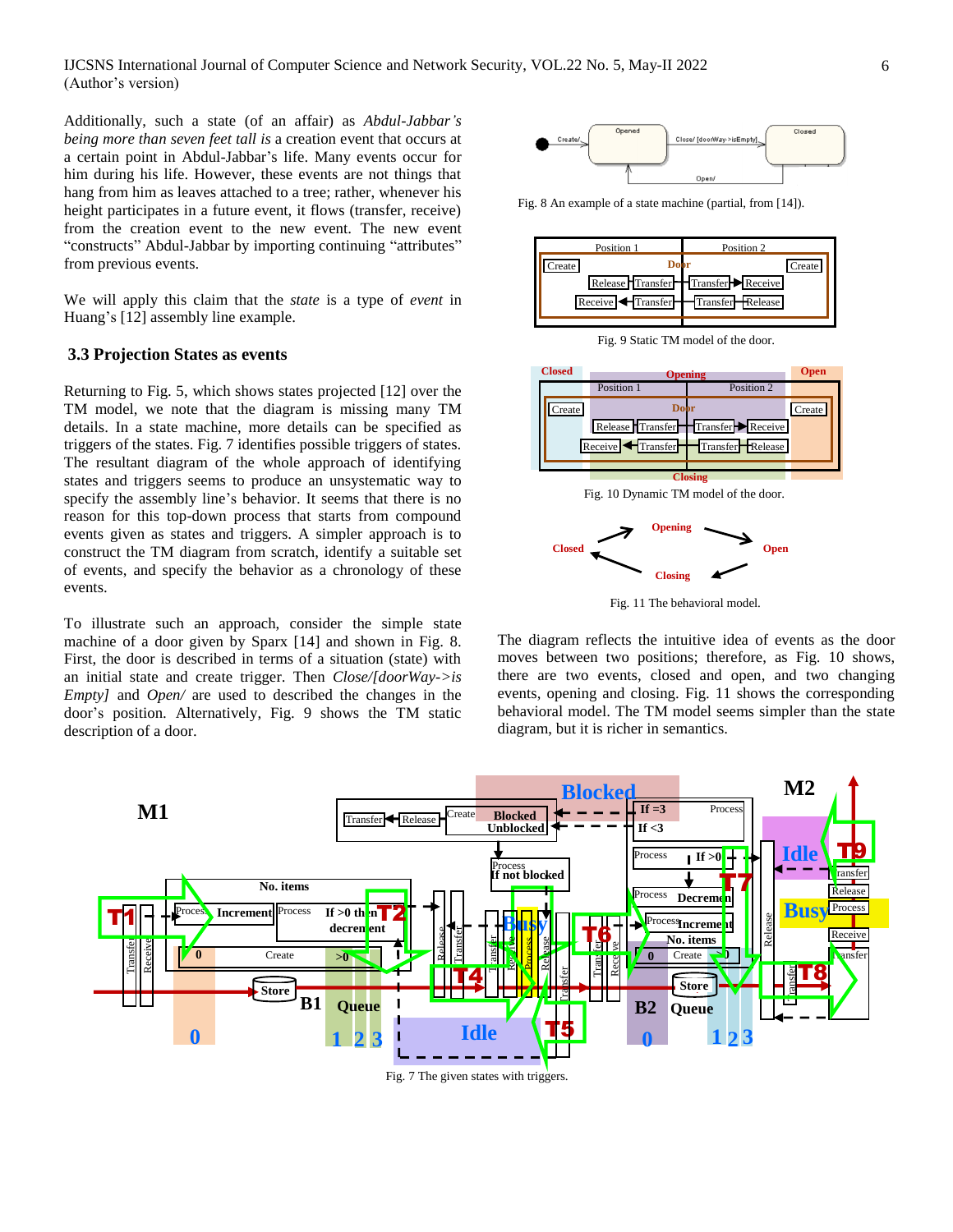## **4 TM model of the assembly line**

## 4.1 The static model

Fig. 12 shows a fresh start to model the assembly line example. First, an item is received in M1 (number 1). The number of items in B1 is incremented (2). The number of items in B1 is checked.

- If it is 3, then no additional item is accepted in M1 (3).
- If it is greater than  $0(4)$ , then an item is released to M1 (this happens automatically because M1 is initially idle; later, M1 will trigger this action), the number of items in the queue is decremented (5), and accepting an item from the outside is activated (6).

Accordingly, an item moves from B1 to M1 (7 and 8) and processed (9). If M1 is not blocked, (10) flows to M2 (11). The number of items in B2 is incremented (12). If the number of items in B2 is 3, then M2 is blocked (13); otherwise, it is unblocked. If the number of items in B2 is  $>0$  (14), then an item is sent to M2 (15) and the number of items in B2 is decremented (16). The received item is processed and leaves M2 (17).

### 4.2 The Events model

Accordingly, Fig. 13 shows the set of events superimposed on the static model as follows:

- E1: A new item enters M1, and the number of items is incremented in B1.
- E2: The number of item in B1 reaches 3, so further acceptance of items is blocked.
- E2: If the number of items in B1 is greater than zero, send an item to M1.
- E4: Decrement the number of items and accept further items in B1.
- E5: An item flows from B1 to M1.
- E6: An item is processed in M1.
- E7: M2 is not blocked.
- E8: If M2 is not blocked, then send the processed item from M1 to M2.
- E9: Increment the number of items in B2.
- E10: If the number of items in B2 is 3, then block M2 from accepting an item from M1; otherwise, unblock it.



Fig. 12 The TM static model of the assembly line.



Fig. 13 The TM events model of the assembly line.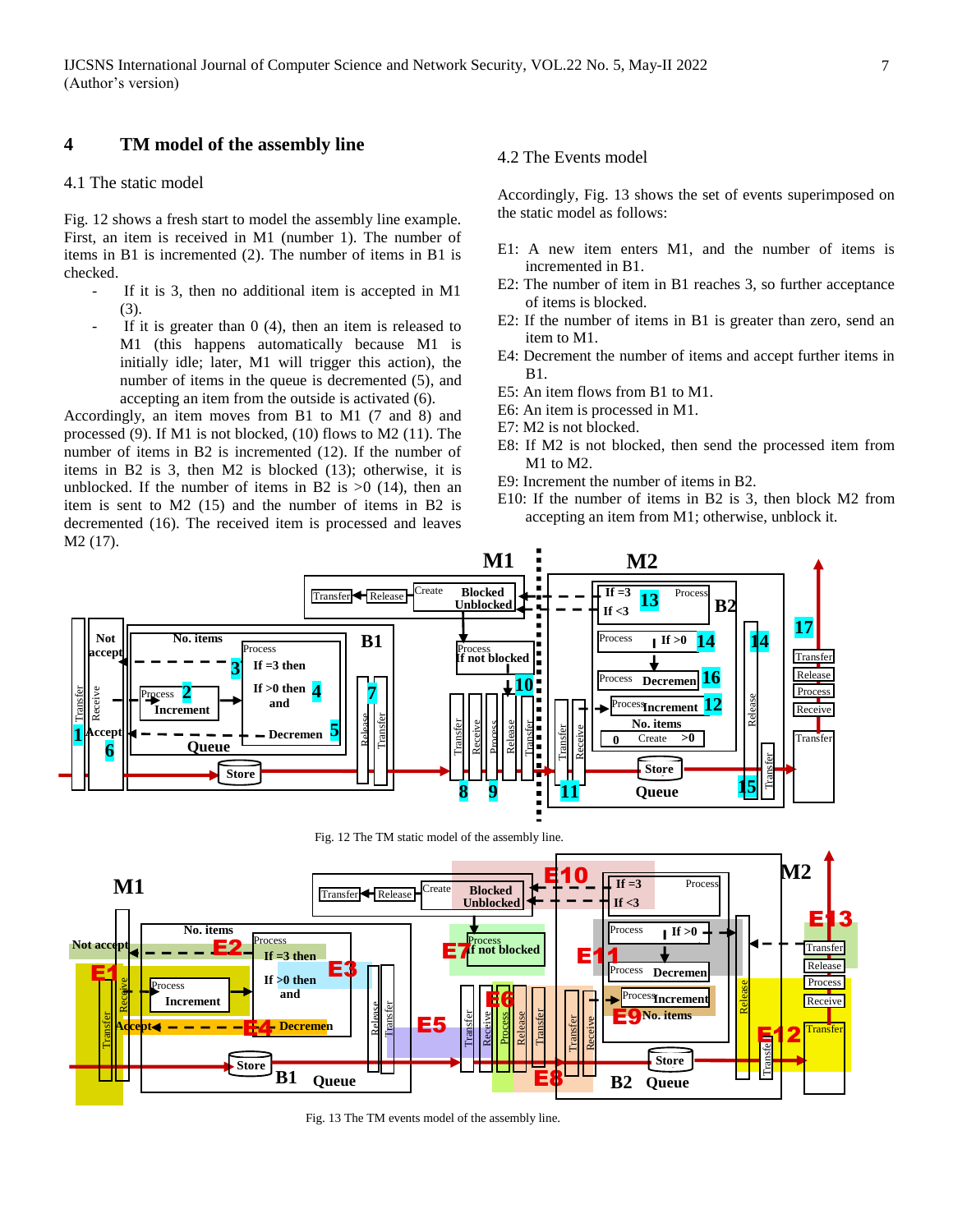- E11: If the number of items in B2 is greater than zero, then decrement the number of items.
- E12: Send an item from B2 to M2.
- E13: Process an item in T2 and release it when finished processing.

Fig. 14 shows the behavioral model of the assembly line. The model represents the chronology of events and stands as the controlling module of the assembly line system.

Suppose that S1 stands for an input item to the assembly line. Fig. 15 shows a sample sequence of events, in which

- it is assumed, initially, that B1 and B2 contain zero items and M1 and M2 are unblocked and idle,
- bookkeeping events (e.g., E3 and E4) are shown only when they are applicable,
- all events have the same time duration, and
- we assume priority of events from left to right.

#### **5. Another example of TM Modeling**

We noted previously that that the TM model includes more details than are necessary to produce an accurate basic model. Of course, in general, such details come with the cost of having a more complex model system. However, we think that TM modeling has appropriate level of detail because it is constructed from one category: the thimac. The thimac includes five actions, flows and trigger that are applied repeatedly while a high level abstraction is preserved. Additionally, the TM modeling seems more complete than a state machine because it starts with a static model, then includes an events model, and last, the behavioral model

To emphasize such a thesis, we analyze in this section a more complex system than the one in the previous section.

Consider the state machine given in the classical book *Object-Oriented Modeling and Design with UML* [6] in Fig. 16. The state diagram is for a telephone line. According to Blaha and Rumbaugh [6], the diagram concerns a phone line and not the caller or the callee. It contains sequences associated with normal calls as well as some abnormal sequences, such as timing out while dialing or getting a busy signal.



Fig. 16 State diagram for phone line with activities (From [6]).



Fig. 14 The TM behavioral model of the assembly line.

| Time 1                     | Time 2                               | Time 3                     | Time 4                                                 | Time 5                                                        | Time 6                              | Time 7                               | Time 8                         | Time 9                                                 | Time 19                                                       |
|----------------------------|--------------------------------------|----------------------------|--------------------------------------------------------|---------------------------------------------------------------|-------------------------------------|--------------------------------------|--------------------------------|--------------------------------------------------------|---------------------------------------------------------------|
| E1: S1<br>arrives to<br>M1 | E1:52<br>arrives to<br>M1            | E1: S3<br>arrives to<br>M1 | E1: S4<br>arrives to<br>M1                             | E2: Block<br>arrivals to<br>M1                                | E4:<br>Unblock<br>arrivals<br>to M1 | $E5: S2$ is<br>sent from<br>B1 to M1 | E6: $S2$ is<br>processed       | E8: $S2$ is<br>sent to<br>from M1<br>to M <sub>2</sub> | E12: $S2$ is<br>sent from<br>B <sub>2</sub> to M <sub>2</sub> |
|                            | E5: $S1$ is<br>sent from<br>B1 to M1 | E6: $S1$ is<br>processed   | E8: $S1$ is<br>sent to<br>from M1<br>to M <sub>2</sub> | E12: $S1$ is<br>sent from<br>B <sub>2</sub> to M <sub>2</sub> | E13: S1<br>leaves<br>M2             | E1: S5<br>arrives to<br>M1           | E2: Block<br>arrivals to<br>M1 |                                                        | E4:<br>Unblock<br>arrivals to<br>M1                           |

Fig. 15 Sample partial run of the behavioral model.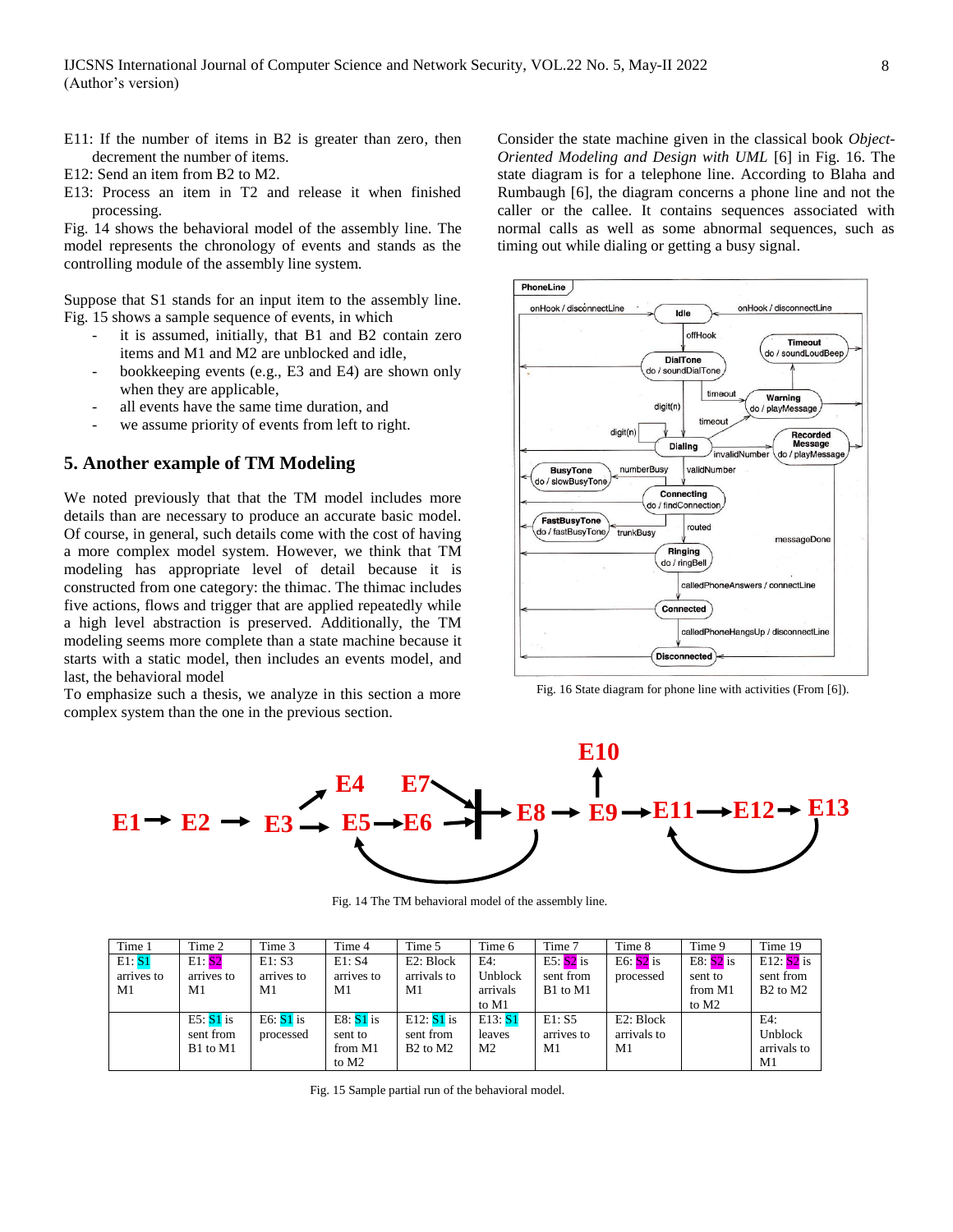According to Blaha and Rumbaugh [6], "At the start of a call, the telephone line is idle. When the phone is removed from the hook, it emits a dial tone and can accept the dialing of digits. Upon entry of a valid number, the phone system tries to connect the call and route it to the proper destination. The connection can fail if the number or trunk are busy. If the connection is successful, the called phone begins ringing. If the called party answers the phone, a conversation can occur. When the called party hangs up, the phone disconnects and reverts to idle when put on hook again" [6].

#### 5.1 TM Static Model

Fig. 17 shows the TM model of this phone line. When the phone is lifted from the hook (1), a signal is created (2) and omitted (for simplification, we do not show the flow of this signal).

This signal triggers the following initialization;

- A dial tone (3) that indicates acceptance of the dialing of digits.
- The number of digits is initializing to zero (4).
- The dialed number is initialized to blank (5).
- Timing is set on  $(6)$ .
- Accordingly, with each created digit (7) by the user,
	- the number of dialed digits is incremented  $(8)$ ,
- the timing is reset  $(9)$ , and
- the input digit to construct the dialed number  $(10)$  is sent. The number of dialed digits is examined (11), and
- if it is less than n, then this triggers expecting additional
- digit input  $(13)$ ; if it is  $= n$ , then the input number is processed (14), and if it is valid (15), a connection is requested from the other side (16).

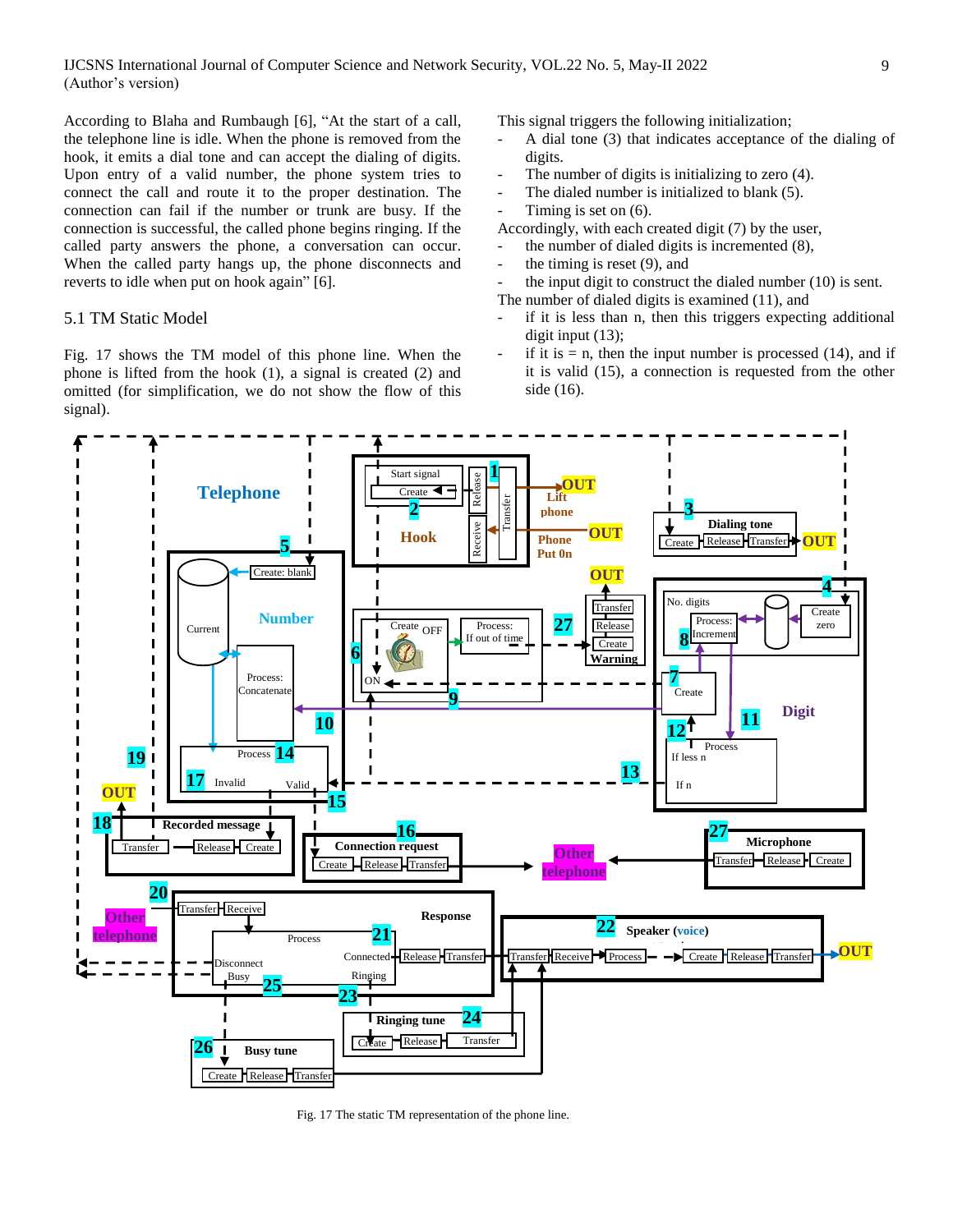If the number is not valid  $(17)$ , a recorded message is output (18) and the system is initialized again to accept the dialing of digits (see initialization above).

The other side of the line sends a response (20).

- If it is a connected response  $(21)$ , it is sent to the speaker (22).
- If it is a ringing tone  $(23)$ , a ringing tone is produced on the speaker (24).
- If it is busy or disconnected, a busy sound  $(25)$  is produced and sent to the speaker (26).

Meanwhile, during the connection, the user sound is captured by the microphone and sent to the other side. Additionally, when time expires (27), a warning time is output.

#### 5.2 Projecting States over the TM model

If we project Blaha and Rumbaugh's [6] states over the TM representation of the phone line, we end up with many details the state diagram does not include. To save space, Fig. 18 shows projecting the state of a dial tone, which includes many initializations when the phone is removed from the hook. Applying triggers would produce very a messy diagram.

#### 5.3 Events model

Fig. 19 shows the events model of the phone line. To save space, we will not list these events here. Some of Blaha and Rumbaugh's [6] states coincide with the selected events in Fig. 19. Fig. 20 shows the behavioral model.

## **6. Conclusion**

We have critically analyzed the notion of a state in conceptual modeling utilizing the thinging machine model. In a TM, a state is defined as a type of an event. In two case studies, we contrast the state-based method with the corresponding TM model. The TM model is more complete than the state-based model because it starts with a static model, followed by an events model to construct a behavioral model. The TM notion of events is well defined in comparison to the state-based model because

- things/machines form thimacs;
- machines have the five-action structure;
- machines create, process, release, transfer, and receive things;
- things are what can be created, processed, released, transferred, and/or received;
- things denote the wholeness of the thimac;
- events are static thimacs with time;
- behavior is the chronology of events; and
- a single static TM model leads to an event model, which in turn results in a behavioral model using the same modeling notations.

Contrasting this with the numerous notations of state charts and other UML heterogeneous multigraphs, we observe that integrating state machines with other types of UML diagrams is difficult.

Nevertheless, this paper is a work in progress that requires further investigation, specifically experimentation with more state machines of various types. This investigation could also be supplemented with philosophical issues related to states, events, facts, and propositions, which we will do in future research.



Fig. 18 Partial view of the static model of the phone line showing the part that represents the state Dial tone.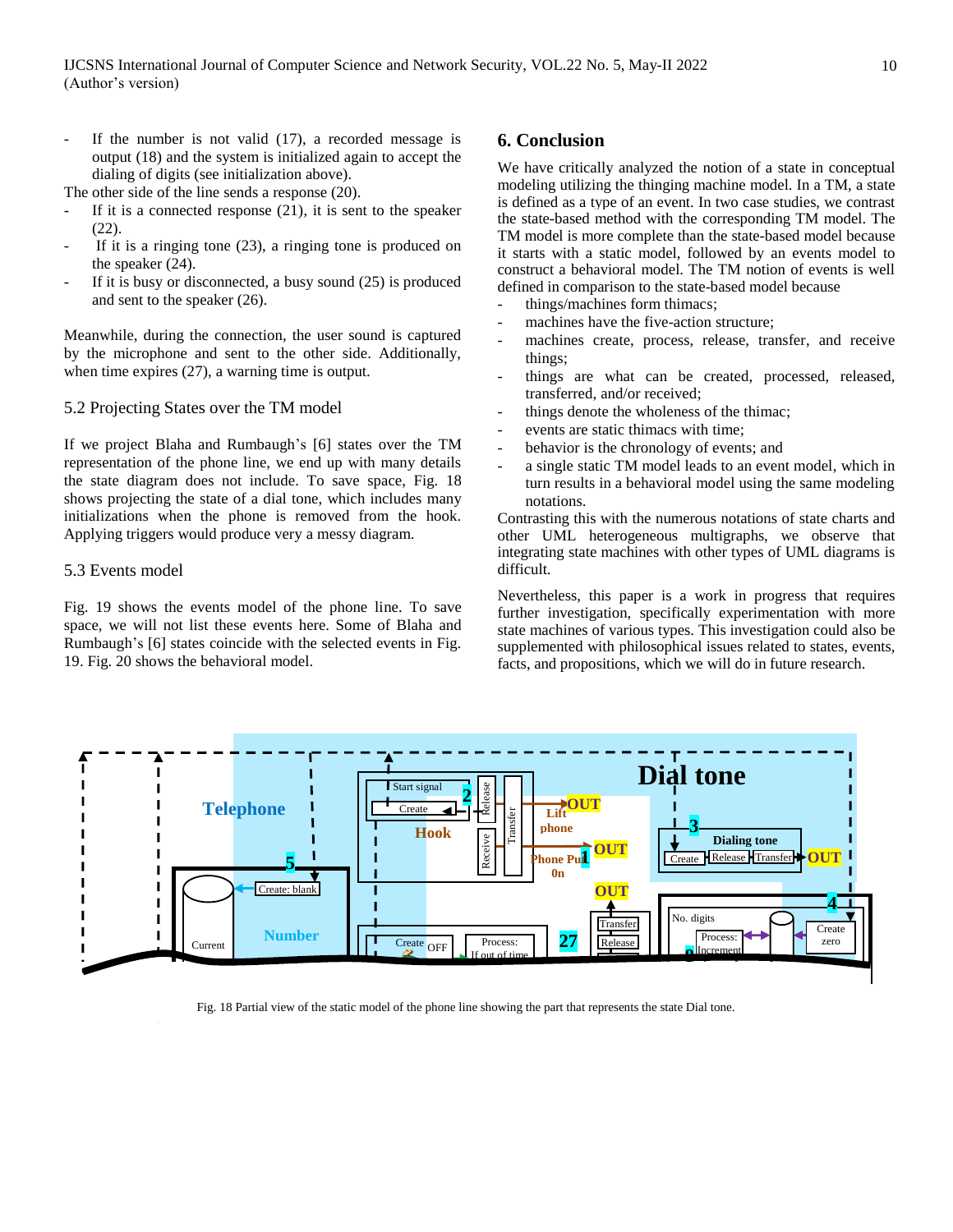



Fig. 20 The behavioral TM representation of the phone line.